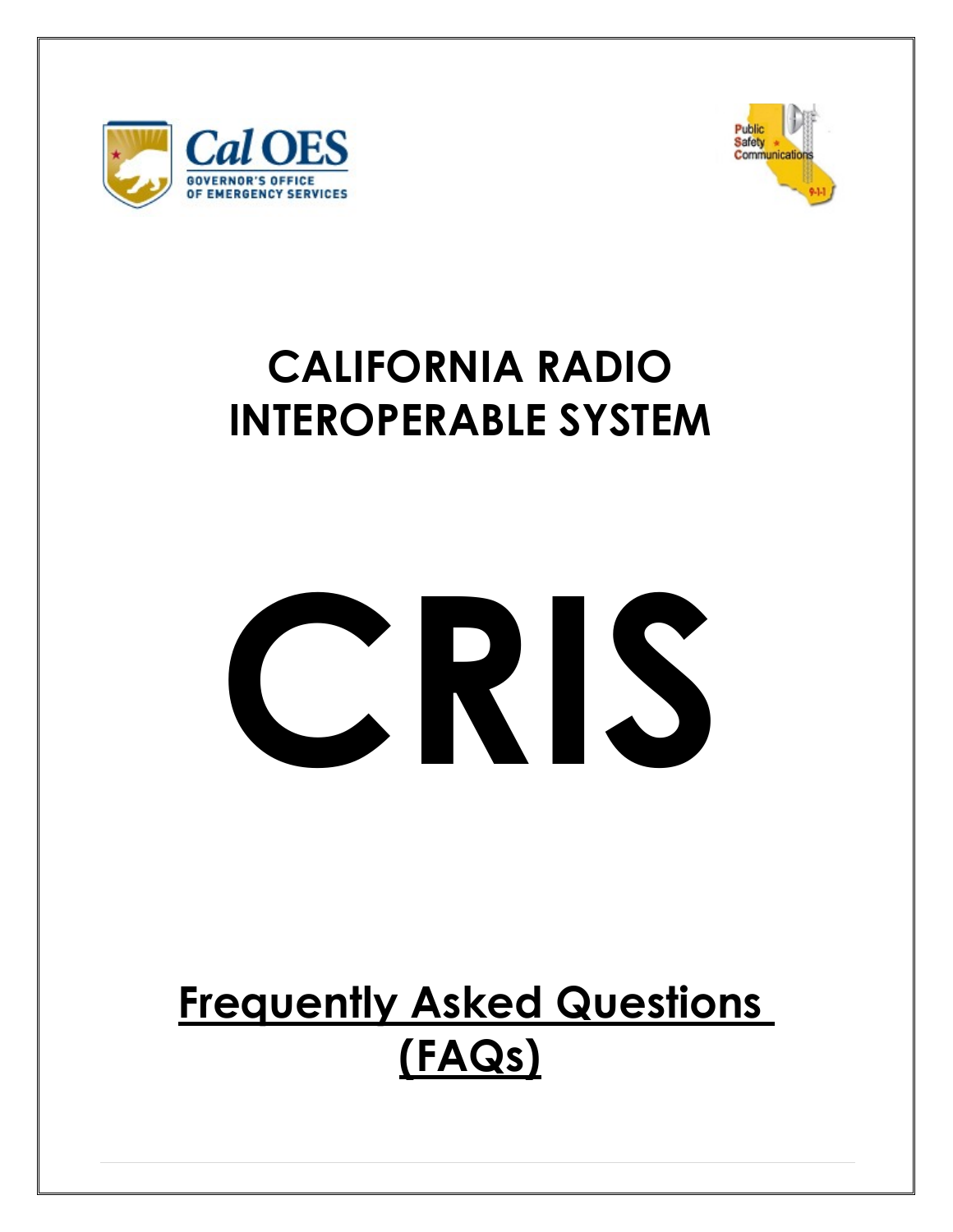### **CRIS – Frequently Asked Questions (FAQ)**

| Are agencies required to provide their FCC licenses to the CRIS?  2                   |  |
|---------------------------------------------------------------------------------------|--|
|                                                                                       |  |
|                                                                                       |  |
|                                                                                       |  |
|                                                                                       |  |
|                                                                                       |  |
|                                                                                       |  |
| Is there a backup if a failure occurs in the CRIS radio system? 4                     |  |
|                                                                                       |  |
| How do I communicate if all channels at a site are in use and I have an<br>emergency? |  |
| Will the CRIS provide better coverage than my current system? 5                       |  |
|                                                                                       |  |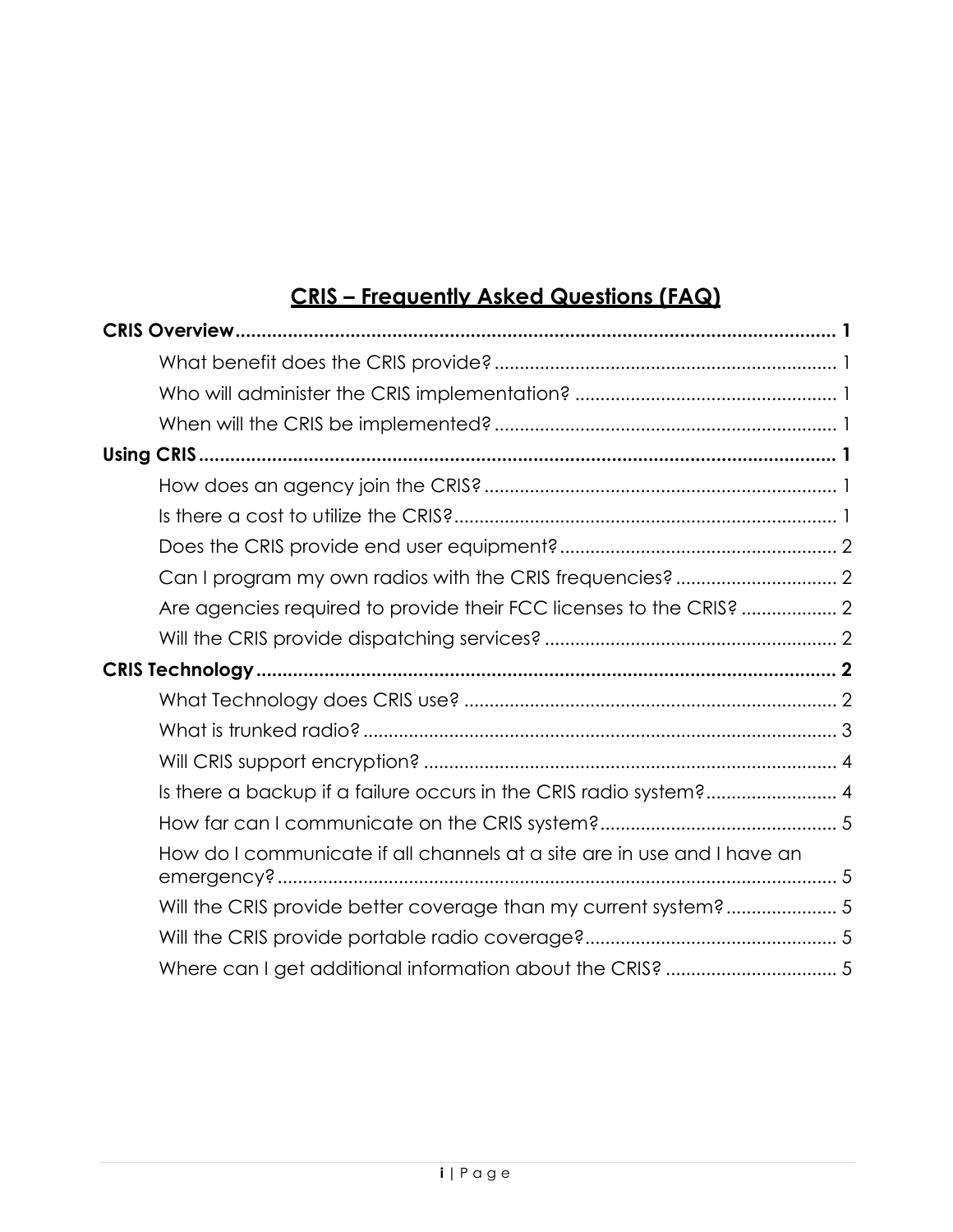#### <span id="page-2-0"></span>**CRIS Overview**

#### <span id="page-2-1"></span>**What benefit does the CRIS provide?**

The need to be able to communicate either intra-agency on a daily basis or interagency between cooperating agencies during an emergency is critical in providing public safety services. The CRIS, by utilizing a statewide trunked communications platform, provides public safety agencies the infrastructure to carry out their daily operations and be able to interoperate with other agencies when needed without the expenses of developing or maintaining an independent system. The CRIS is designed to provide mobile radio coverage on the majority of the State's major traffic arteries as well as 60% of the state's geographic area and 90% of the State's population.

#### <span id="page-2-2"></span>**Who will administer the CRIS implementation?**

The CRIS is managed, designed, implemented and maintained by the California Governor's Office of Emergency Services/Public Safety Communications (Cal OES/PSC).

#### <span id="page-2-3"></span>**When will the CRIS be implemented?**

The CRIS was approved by the California State Legislature and Governor in FY 2019-

20. It is expected to take five years for all infrastructure equipment to be installed. However, subscribers will be added to the system as areas become operational. See the CRIS Budget Change Proposal (BCP) at [www.caloes.ca.gov/CRIS.](http://www.caloes.ca.gov/CRIS)

#### <span id="page-2-4"></span>**Using CRIS**

#### <span id="page-2-5"></span>**How does an agency join the CRIS?**

The prospective subscriber should first review the CRIS system webpage at [www.caloes.ca.gov/CRIS. I](http://www.caloes.ca.gov/CRIS)t is recommended that prior to the subscriber completing the application for service (TDe-115), they should talk to their assigned Client Engineering Unit (CEU) to understand the benefits the system will provide. The link to the CEU representative's phone numbers are located on the CRIS webpage. If the agency does not know their assigned CEU, they can contact the CRIS outreach representative directly. The CRIS representative phone numbers are listed on the webpage. The agency would then fill out the application located on the CRIS webpage and submit to the CRIS. Upon review, the CEU will work with the subscriber to establish time frames for CRIS programming of the subscriber's equipment.

#### <span id="page-2-6"></span>**Is there a cost to utilize the CRIS?**

**Yes**, current rates are published on the CRIS website.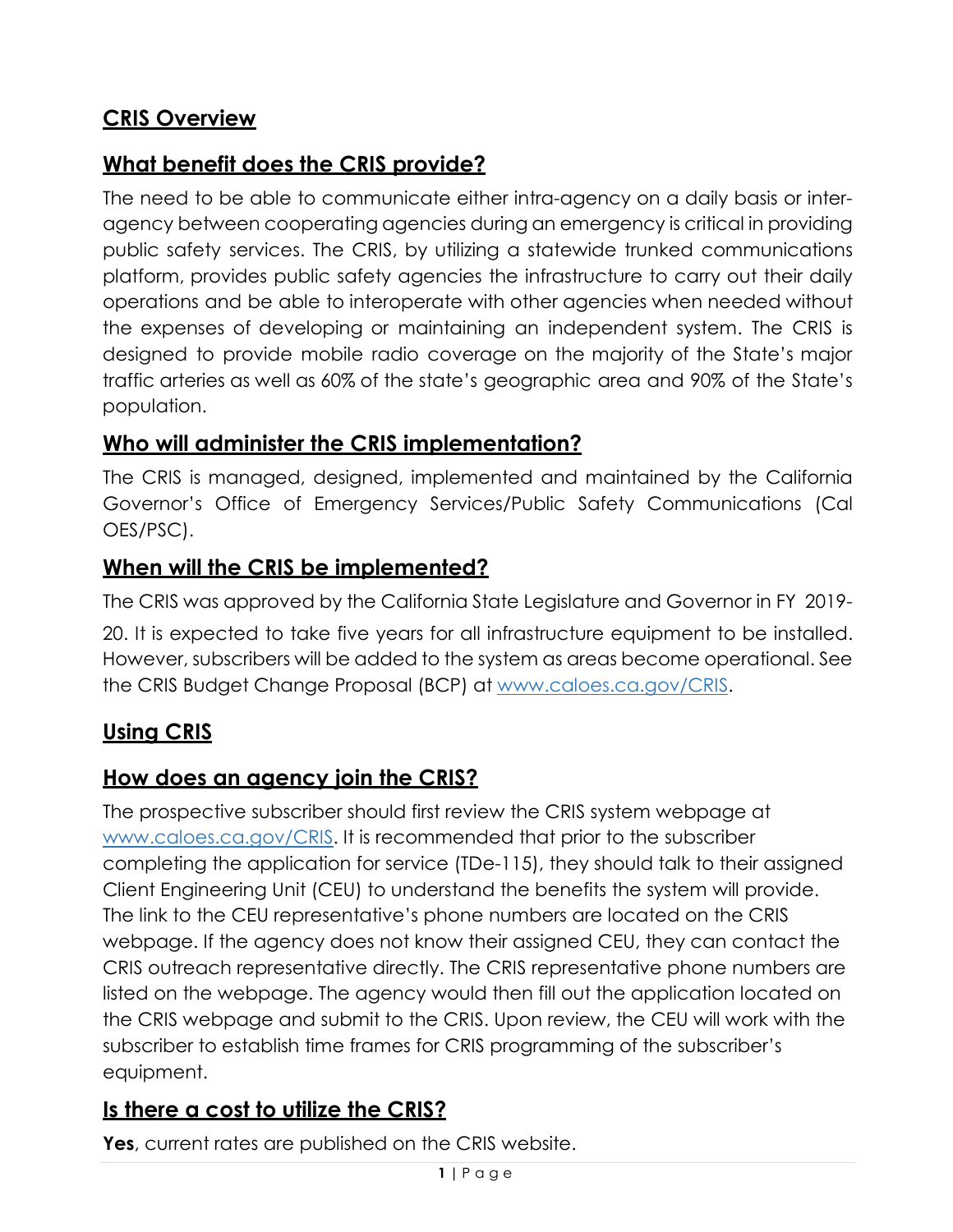#### <span id="page-3-0"></span>**Does the CRIS provide end user equipment?**

**Yes and No** It is expected that subscribers will be responsible for acquiring, and maintaining the end user equipment (mobiles, portables, control stations etc.). A list of equipment authorized to be used on the CRIS can be found on the CRIS website. The CRIS does however have a limited supply of end user equipment mobiles that can be loaned to agencies on a short-term basis.

#### <span id="page-3-1"></span>**Can I program my own radios with the CRIS frequencies?**

All state agency subscriber radios will be programmed for use on the CRIS system by Cal OES/PSC technician staff.

System keys may be provided to non-state subscriber agencies or independent private service shops for radio programming of the CRIS frequencies into nonstate owned equipment. System key requests must be in writing. System keys must be surrendered immediately if or when requested by the State.

#### <span id="page-3-2"></span>**Are agencies required to provide their FCC licenses to the CRIS?**

**No**, agencies using the CRIS infrastructure will operate off of the statewide public safety 700MHz FCC license, Call Sign WPTZ774 held by the California Governor's Office of Emergency Services, Public Safety Communications.

#### <span id="page-3-3"></span>**Will the CRIS provide dispatching services?**

**No**, the CRIS will provide the trunked radio infrastructure to communicate with, but subscribers will be required to provide their own dispatch services or enter into an agreement with a cooperating subscriber to provide the needed services. The CRIS staff can assist by providing the name/s of a subscriber/s that currently have dispatch operations.

#### <span id="page-3-4"></span>**CRIS Technology**

#### <span id="page-3-5"></span>**What Technology does CRIS use?**

The CRIS is designed using the Project 25 (P25) phase 2 standards but will support P25 phase 1 equipment. P25 defines the standard on how interoperable digital two-way wireless communications products and systems operate. Project-25 works as an open standard rather than a proprietary standard. Radios produced by different manufacturers are be able to communicate with each other since they are built to the same technical standards. Project-25 is a suite of technical standards. Different standards address how different elements of a radio communications system should function with each other. Only radios that support Project 25 trunking will function on CRIS.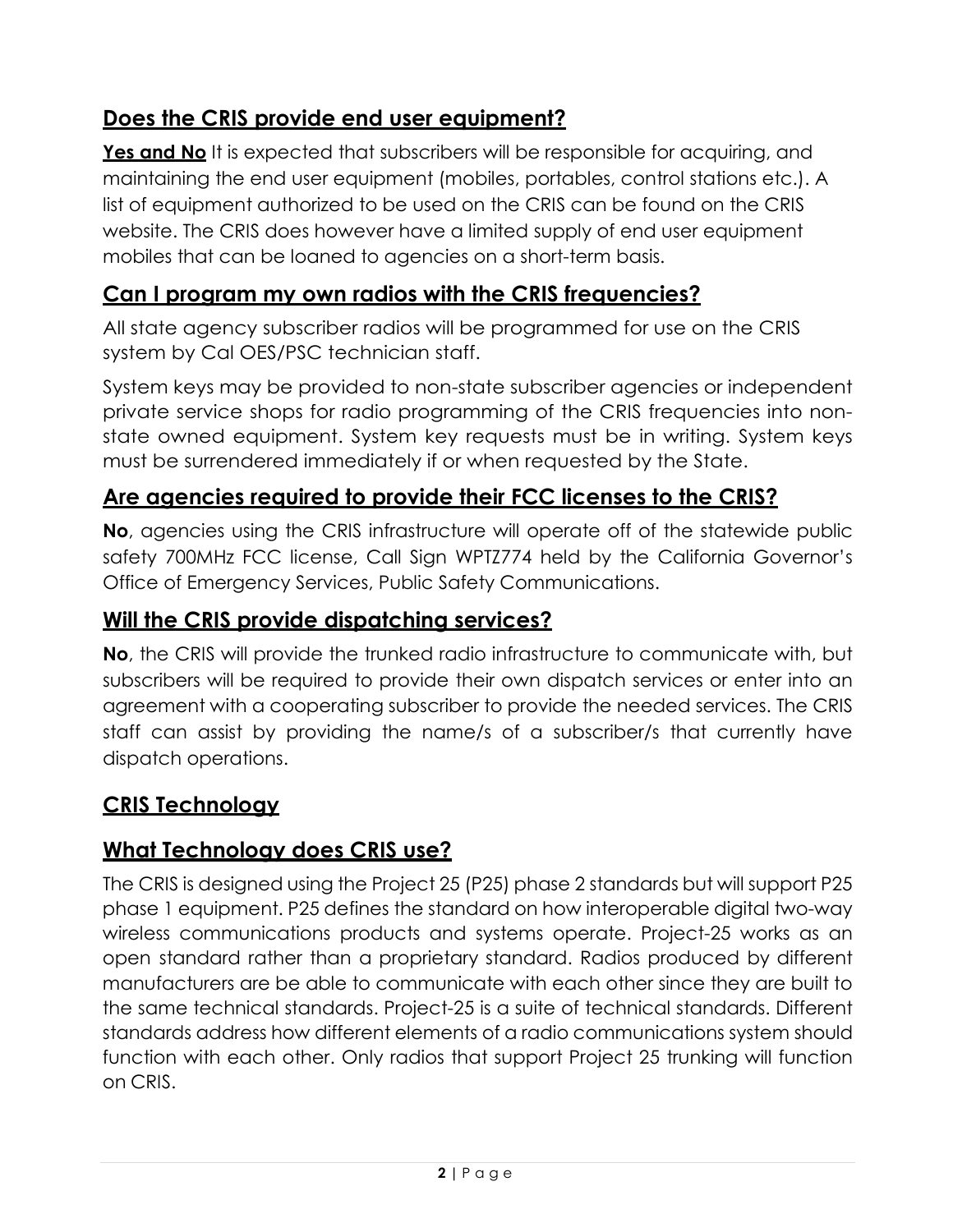P25 Phase 2 is a more efficient way of providing digital voice communications than P25 Phase 1. Phase 2 utilizes Time Division Multiple Access (TDMA) to enable a 12.5 kHz channel to carry two voice communications versus the older Phase 1 technology, which utilizes Frequency Division Multiple Access (FDMA). FDMA allows only one voice communications for the same channel bandwidth. Subscribers currently operating on P25 Phase 1 should develop plans to migrate to P25 Phase 2. Phase 2 subscriber radiosare highly recommended for channel utilization efficiency.

#### <span id="page-4-0"></span>**What is trunked radio?**

A trunked system allows a small number of communications channels (a pair of transmit and receive frequencies) to be shared by a large number of subscribers. A trunking system controller manages the assignment of communication paths automatically. The controller is a computerized switch which makes channel assignments and other decisions normally made by the subscriber.



Channel assignments are automatic and transparent to the individual subscribers. When a subscriber needs to speak, the subscriber's radio requests access to the system, a channel is assigned by the controller from the pool of available channels and used for the call. When that subscriber is finished with their call, the channel can be reassigned for use by another subscriber. By having the system controller monitor and assign channels the use of channels and air time is maximized so users do not have to wait for another user to finish prior to their ability to use the system.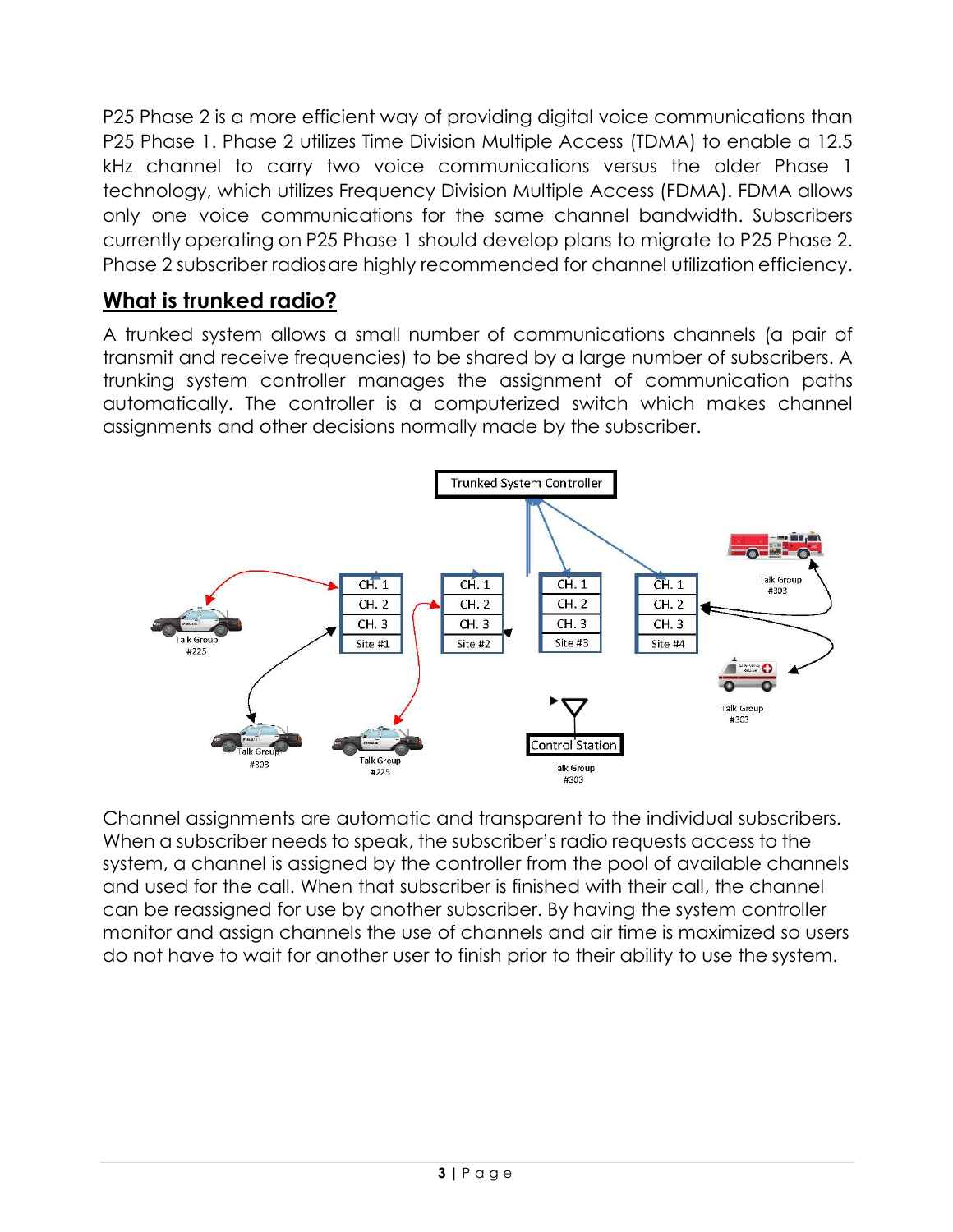Advantages of utilizing trunked communications.

- Management Flexibility The System Controller provides the CRIS the ability to:
	- o Add/remove talk groups
	- o Reconfigure channel assignments at a specific site
	- o Add and remove end user equipment
- These operations can be completed though the System Controller without the need to physically touch each piece of equipment, saving time and expense.
- Spectrum Efficiency Radio frequencies/channels are a limited resource. By having a site controller monitor when channels are in use or not then assigning them as requested, the number of channels required at a site is minimized while maximizing user access to the channels. Therefore, the number of required channels at a site is a function of traffic loading.
- System Reliability the system controller can automatically identify any faults in the system, reconfigure communications paths if needed to maintain operation, and sends alarm notifications to technicians so they can respond as needed.

#### <span id="page-5-0"></span>**Will CRIS support encryption?**

**Yes**. Project-25 includes standards for encryption.

#### <span id="page-5-1"></span>**Is there a backup if a failure occurs in the CRIS radio system?**

The CRIS is designed to avoid any single point-of-failure. The system employs multiple levels of hardware and software redundancy to maintain operation in the event of a computer failure.

The trunked repeater sites are connected to the system controller via the state's CAPSNET (California Public Safety Microwave Network) microwave backhaul system utilizing MPLS (Multiprotocol Label Switching) technology, allowing the system to automatically identify loss of connectivity and automatically reroute traffic to maintain access to the site. In this mode, the repeater sites operate in wide-area trunking, allowing subscribers that operate in the same talk group from the same or different repeater sites to communicate with each other.

If loss of connection between a trunked repeater site and the system controller cannot be avoided, the repeater site will automatically go into site trunking mode, allowing radio communication to be maintained between subscribers in the same talk group that areon the same repeater site.

If the site controller itself fails, the trunked repeater site will go into fail soft mode, reverting to conventional mode of operation, with the subscriber radios utilizing preassigned conventional frequencies.